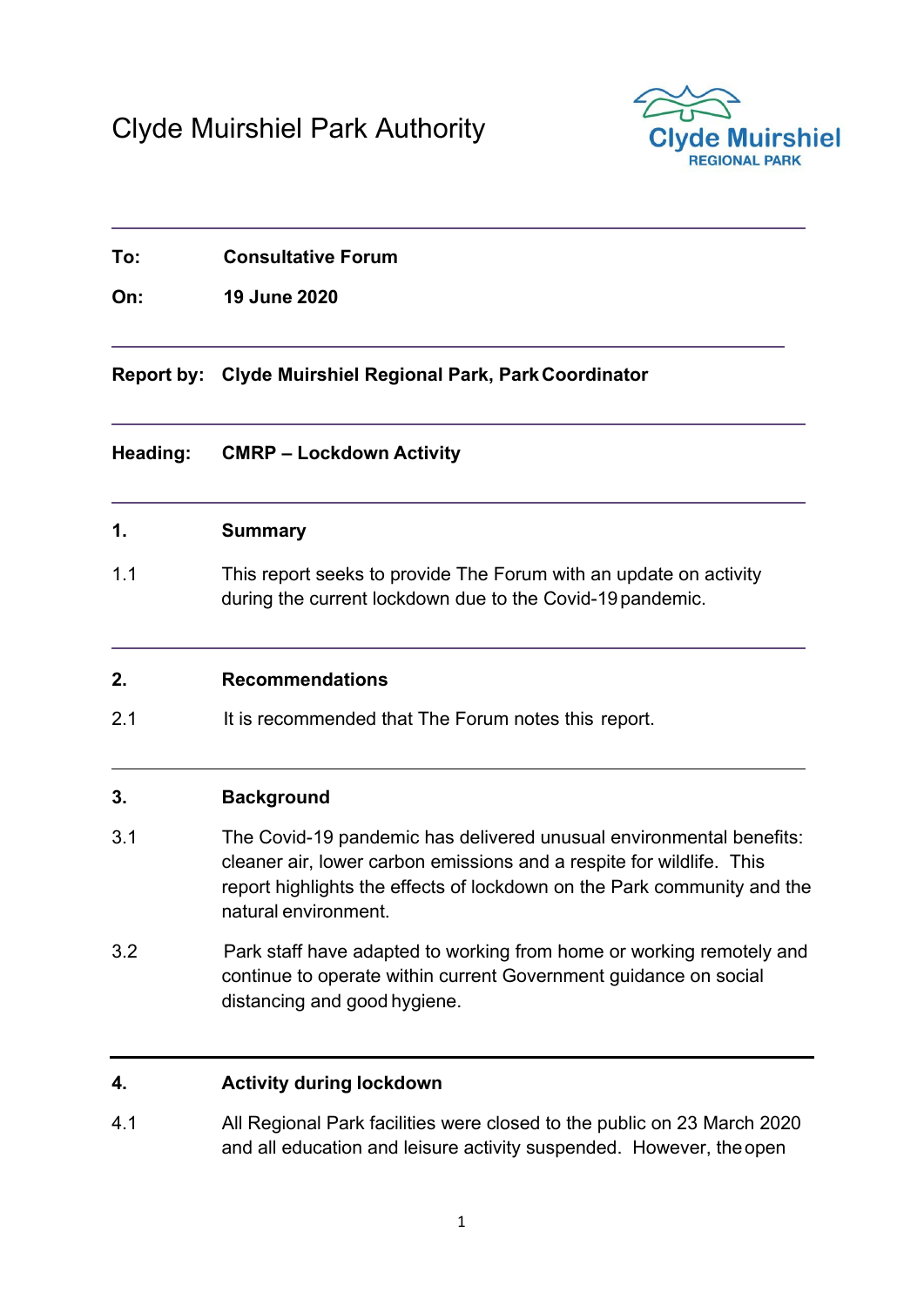spaces of the Regional Park remained a valuable outdoor resource for all those able to access these spaces on foot or by bike during lockdown.

- 4.2 There are many stories of how people have had time to reflect and appreciate the benefits of accessing green spaces and engaging with wildlife through online platforms. Many people are taking a new interest in walking and cycling and appreciating the outdoors.
- 4.3 Wildlife is flourishing with highlights including ospreys fishing in the lochs, sightings of brown hares and otters, starlings nesting in the swift boxes and many bird species more clearly seen and heard. Roe deer are being seen more often in Parkhill Wood and at Muirshiel as there is less wildlife disturbance. There have also been new sites identified for butterflies including reported sightings of rare species which have not been officially sighted for 15 years.
- 4.4 Plant life is also flourishing and a change in management from strimming to scything will continue to benefit species diversity. More relaxed grass cutting regimes in parks and green spaces have resulted in impressive displays of wildflowers which are an important aspect of our biodiversity.
- 4.5 4000 native trees species are now planted at Muirshiel to replace the sitka spruce. This includes Scots pine, silver birch, downy birch, common alder, hazel, rowan and oak. The aspen, planted two years ago, are growing well. Close to Muirshiel, maintenance of the 850 planted juniper, aspen and eared willow has been completed. All these trees, along with blueberry and heather – create a 'local' wild upland. The work at Muirshiel is part of a 25 year woodland management plan.
- 4.6 Muirshiel Country Park is officially 50 years old this month, the oldest Country Park in Scotland. During lockdown Ranger staff are developing an online display of historical images and memories of the Park to celebrate 50 years of people working in and visiting Muirshiel.

### **5. Conclusion**

5.1 During the lockdown the number of people and vehicles in the Park have reduced considerably, resulting in nature thriving. With the closure of the visitor centre and suspension of all activity, there has been no income during this period. As we move into a phased road to recovery process the importance of our green spaces for our physical and mental wellbeing, outdoor learning and leisure activities are more